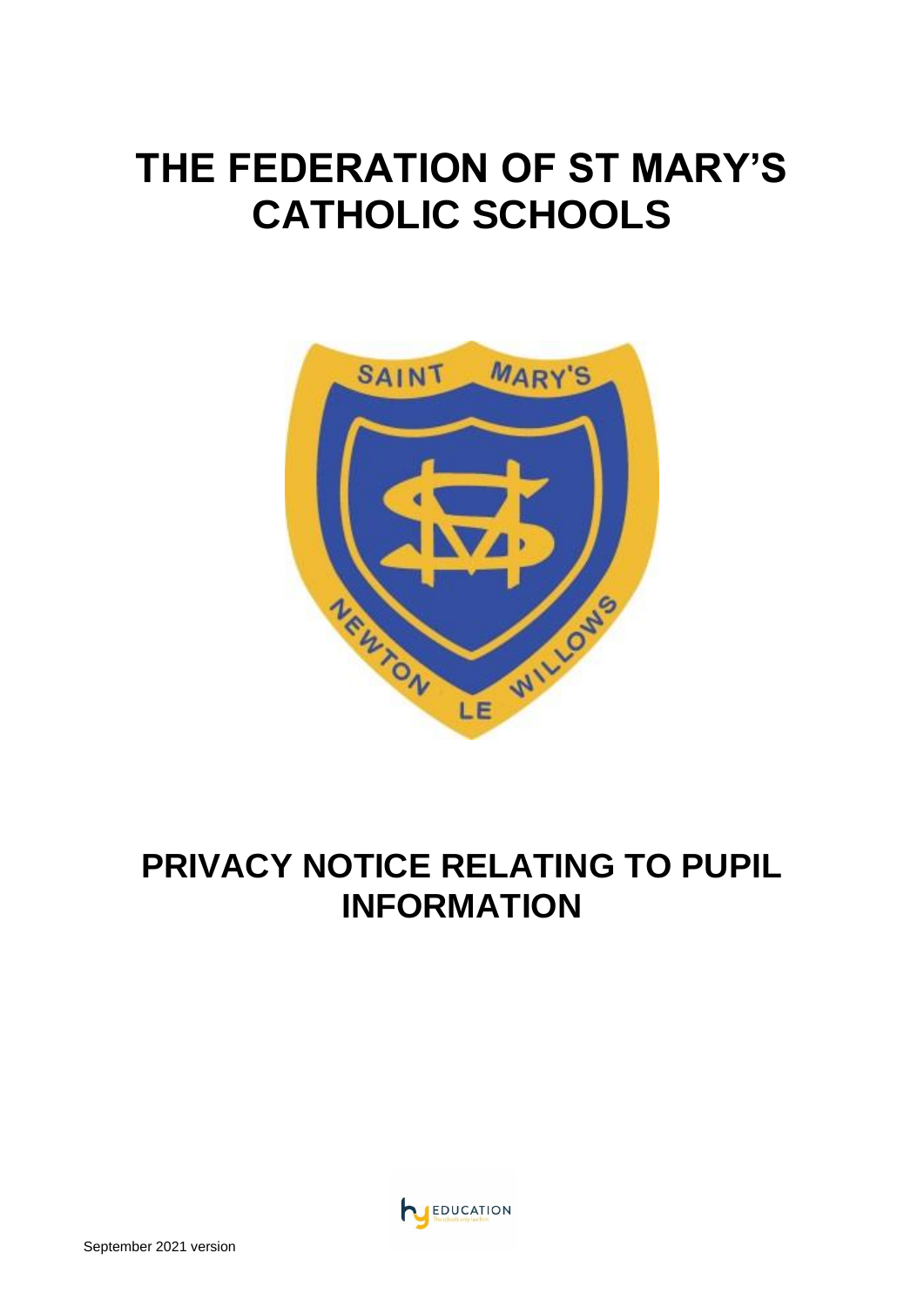# **PRIVACY NOTICE RELATING TO PUPIL INFORMATION**

#### **What is the purpose of this Notice?**

This is our school's Privacy Notice which is intended to provide you with information about how and why we process pupil information. It is also intended to provide you with other information which is required under the UK General Data Protection Regulation (the retained EU law version of the General Data Protection Regulation (EU) 2016/679) (GDPR) and the Data Protection Act 2018 (DPA). The GDPR and DPA contain the key laws relating to data protection.

It is important to the school, and a legal requirement, that we are transparent about how we process pupil information. As a school that processes pupil information, we are known as a "data controller". This means that we collect and use personal information for specified purposes which this Privacy Notice has been designed to tell you about.

#### **The Data Protection Officer**

The school has an appointed Data Protection Officer (DPO), HY Education, who can be contacted in writing at HY Education, 3 Reed House, Hunters Lane, Rochdale, OL16 1YL or by telephone on 0161 543 8884 or by email [\(DPO@wearehy.com\)](mailto:DPO@wearehy.com). The DPO is responsible for dealing with data protection issues within the school and you can contact the DPO should you wish to discuss any issues or concerns that you have about data protection.

#### **What categories of pupil information do we collect?**

The types of pupil information that we collect include:

- Pupil names, unique pupil numbers, contact details including emergency contacts
- Characteristics such as ethnicity, language, religion.
- Free school meal and pupil premium eligibility
- Medical information and dietary requirements
- Admissions information
- Attendance information
- Information relating to pupil exclusion and behaviour
- Attainment records and assessment results
- Reported accidents
- Safeguarding information
- Special educational needs information
- **Photographs**
- CCTV

We may also receive some information from our Local Authority, other schools and the DfE.

#### **What is the purpose of us collecting and using pupil information?**

The purposes for which the school collects personal information are as follows:-

- To provide appropriate pastoral care
- Census reporting
- To provide free school meals
- To support children with medical conditions, allergies and SEN
- To manage admissions
- To monitor attendance
- To manage exclusions and behaviour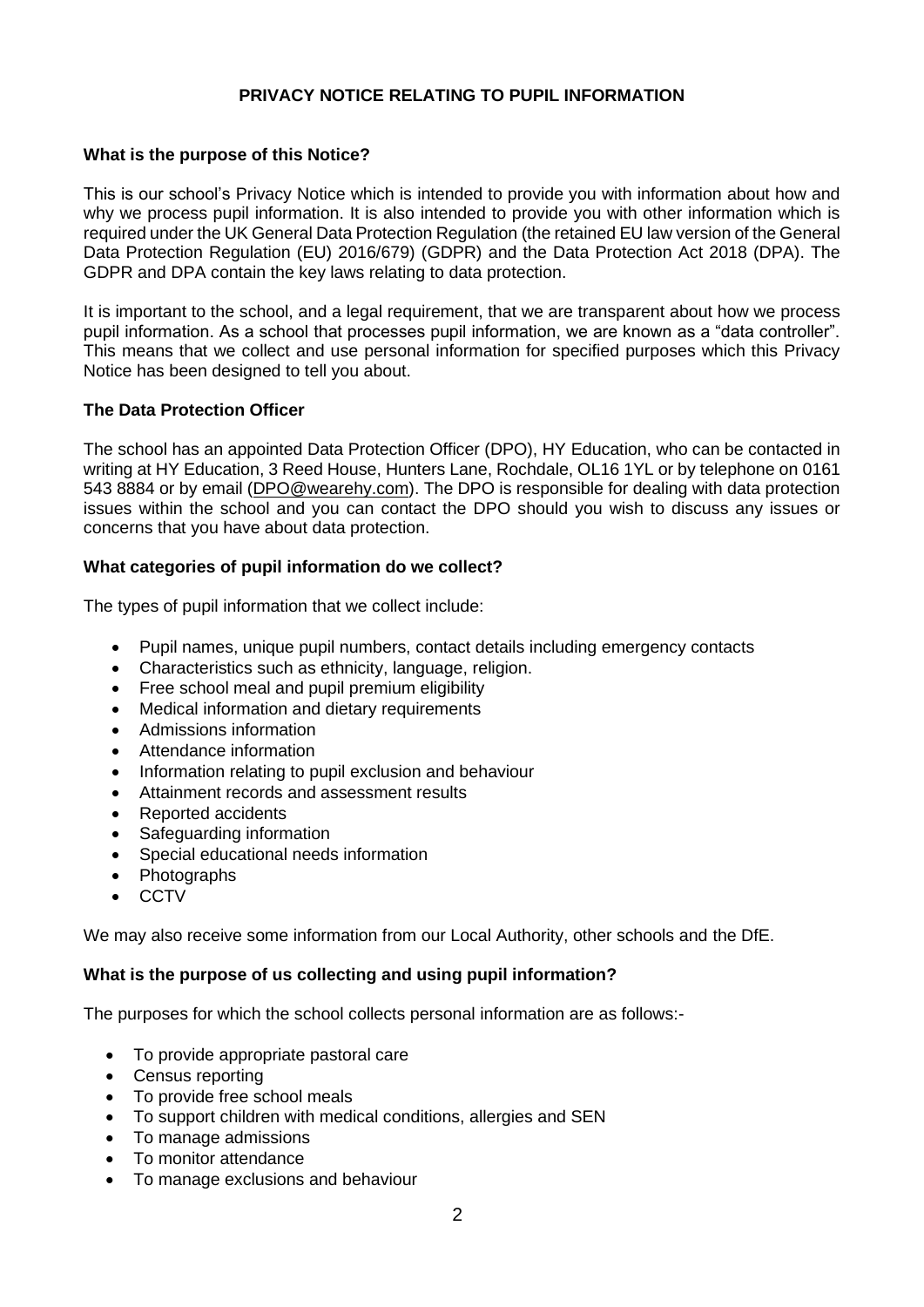- For assessment and examination purposes
- For health and safety purposes
- To address safeguarding concerns
- To promote the school and celebrate educational achievement
- To ensure that the school is safe and secure
- To allow cashless payments to be made
- •

# **Why is it lawful to collect this pupil information?**

As a school, we are subject to a wide range of laws which we must comply with to further pupil education and to safeguard their wellbeing. To comply with these laws, we only process personal information as far as is necessary to meet those obligations. We also process some of the information described in this privacy notice to carry out public tasks vested in us to effectively manage the school.

In limited circumstances, we will obtain your consent; for example, if we want to place photographs of pupils on our website, in the newspaper or on social media. Even if you consent to us collecting and using personal information, you have a right to withdraw your consent at any time.

Some types of pupil information are regarded as more sensitive under the GDPR and referred to as being a 'special category' of personal information. This could include information which we collect for safeguarding or SEN purposes. Where we process this type of personal information, it will often be processed for reasons of substantial public interest such as safeguarding or to comply with statutory requirements.

# **Withdrawal of consent**

Where we are processing your personal data with your consent, you have the right to withdraw your consent at any time. If you change your mind, or you are unhappy with our use of your personal data, please let us know by contacting the school office.

#### **Who will we share pupil information with?**

Those who we may share pupil information with include the following:-

- Our local authority
- The Department for Education (DfE)
- Other education providers
- School nurse service
- Multi-agency partners
- Professional advisors
- Careers service providers
- Service providers who provide learning platforms, IT and communication tools

#### **The Department for Education**

The Department for Education (DfE) collects personal data from educational settings and local authorities via various statutory data collections. We are required to share information with the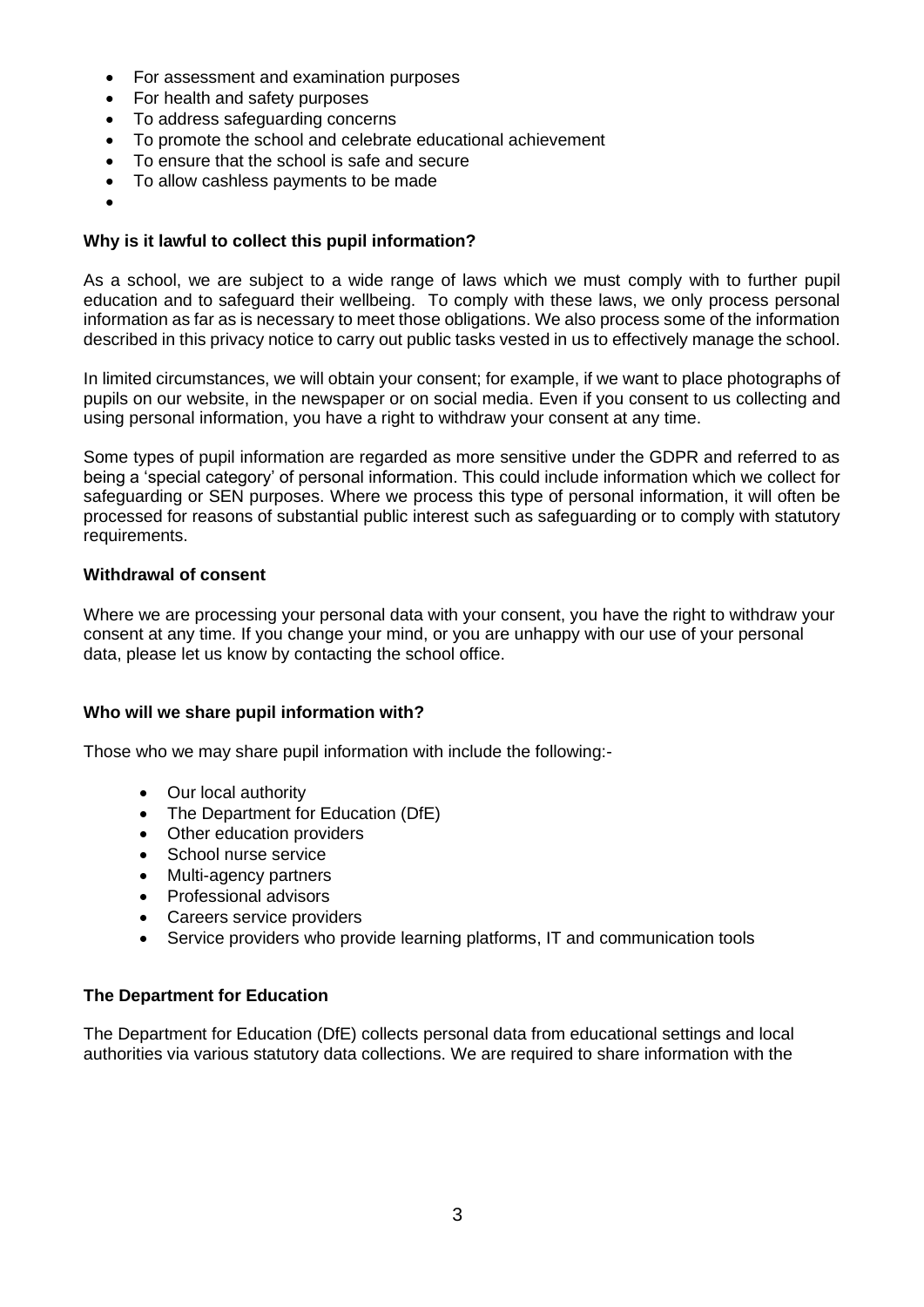Department for Education (DfE) either directly or via our local authority for the purpose of those data collections, under:

Section 5 of The Education (Information About Individual Pupils) (England) Regulations 2013.

All data is transferred securely and held by DfE under a combination of software and hardware controls, which meet the current government security policy framework.

For more information, please see 'How Government uses your data' section.

#### **Local Authorities**

We may be required to share information about our pupils with the local authority to ensure that they can conduct their statutory duties under the Schools Admission Code, including conducting Fair Access Panels.

#### **How long will we hold pupil information for?**

We will hold pupil information for a period of time specified by law and as detailed within our retention policy. For more information, please contact the DPO.

#### **Requesting access to your personal data**

Under data protection legislation, parents and pupils have the right to request access to information about them that we hold. To make a request for your personal information, or be given access to your child's educational record, please contact the school office.

You also have the right to:

- Object to processing of personal data that is likely to cause, or is causing, damage or distress;
- Prevent processing for the purpose of direct marketing
- Object to decisions being taken by automated means
- In certain circumstances, have inaccurate personal data rectified, blocked, erased or destroyed and
- Claim compensation for damages caused by a breach of the Data Protection laws.

#### **Making a complaint**

If you have a concern about the way we are collecting or using your personal data, you should raise your concern with the Data Protection Officer in the first instance or directly to the Information Commissioner's Office at<https://ico.org.uk/concerns>

#### **Last updated**

We may need to update this privacy notice periodically so we recommend that you revisit this information from time to time. This version was last updated in **September 2021.**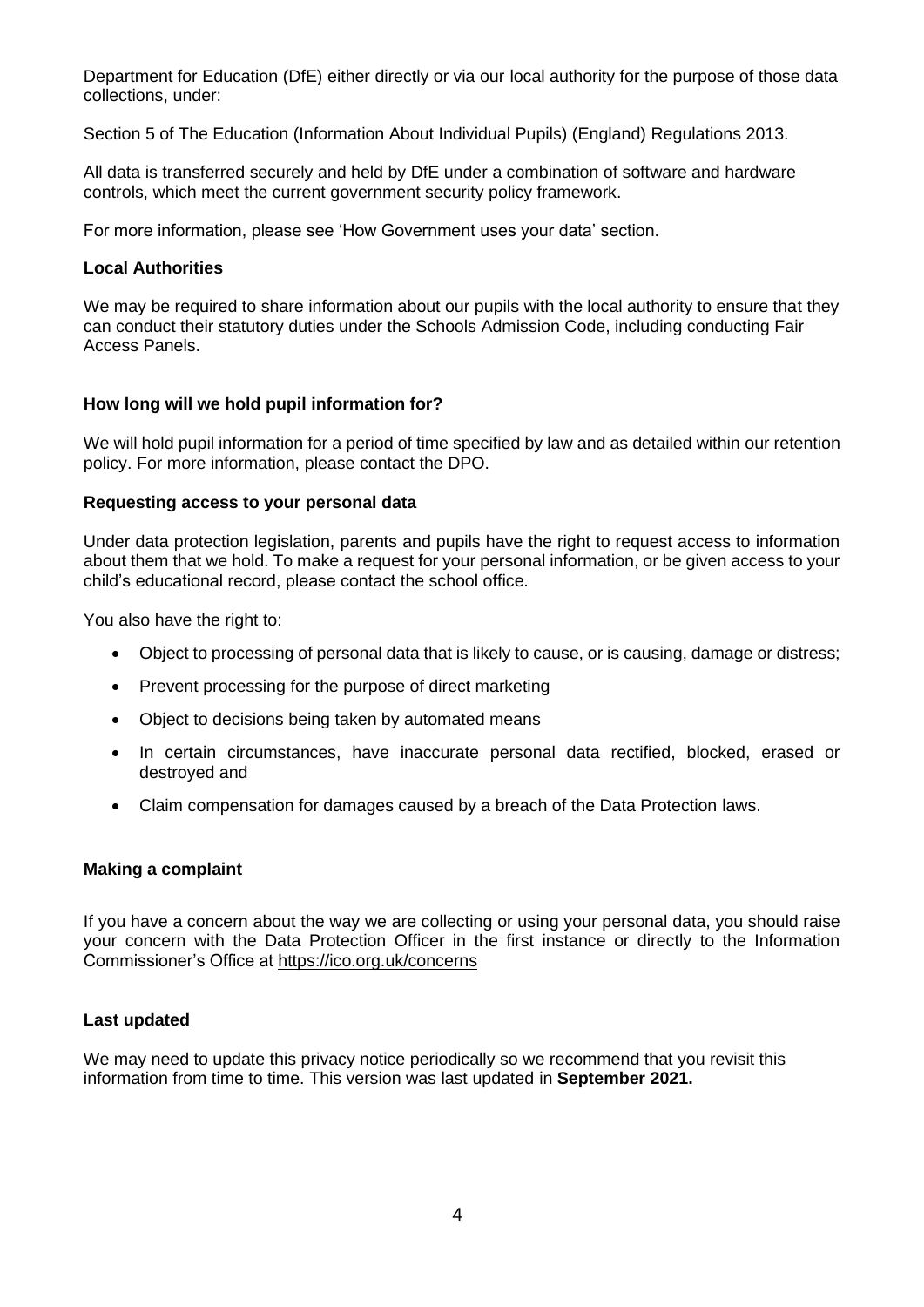#### **How Government uses your data**

The pupil data that we lawfully share with the DfE through data collections:

- underpins school funding, which is calculated based upon the numbers of children and their characteristics in each school.
- informs 'short term' education policy monitoring and school accountability and intervention (for example, school GCSE results or Pupil Progress measures).
- supports 'longer term' research and monitoring of educational policy (for example how certain subject choices go on to affect education or earnings beyond school)

#### **Data collection requirements**

To find out more about the data collection requirements placed on us by the Department for Education (for example; via the school census) go to [https://www.gov.uk/education/data-collection](https://www.gov.uk/education/data-collection-and-censuses-for-schools)[and-censuses-for-schools](https://www.gov.uk/education/data-collection-and-censuses-for-schools)

#### **The National Pupil Database (NPD)**

Much of the data about pupils in England goes on to be held in the National Pupil Database (NPD).

The NPD is owned and managed by the Department for Education and contains information about pupils in schools in England. It provides invaluable evidence on educational performance to inform independent research, as well as studies commissioned by the department.

It is held in electronic format for statistical purposes. This information is securely collected from a range of sources including schools, local authorities and awarding bodies.

To find out more about the NPD, go to [https://www.gov.uk/government/publications/national-pupil](https://www.gov.uk/government/publications/national-pupil-database-user-guide-and-supporting-information)[database-user-guide-and-supporting-information](https://www.gov.uk/government/publications/national-pupil-database-user-guide-and-supporting-information)

#### **Sharing by the Department**

The law allows the Department to share pupils' personal data with certain third parties, including:

- schools
- local authorities
- researchers
- organisations connected with promoting the education or wellbeing of children in England
- other government departments and agencies
- organisations fighting or identifying crime

For more information about the Department's NPD data sharing process, please visit:

<https://www.gov.uk/data-protection-how-we-collect-and-share-research-data>

Organisations fighting or identifying crime may use their legal powers to contact the DfE to request access to individual level information relevant to detecting that crime. Whilst numbers fluctuate slightly over time, DfE typically supplies data on around 600 pupils per year to the Home Office and roughly 1 per year to the Police.